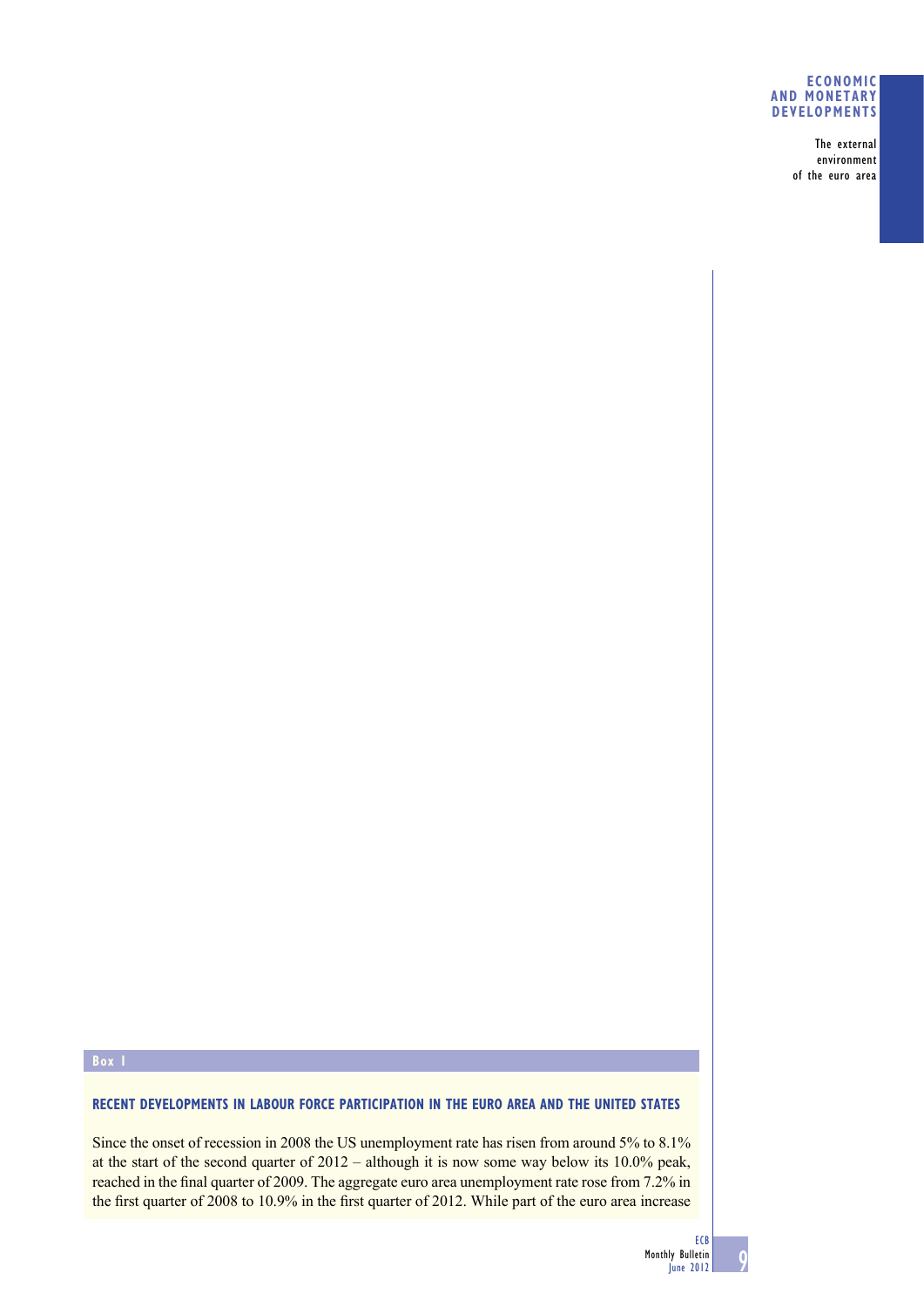reflects ongoing labour market adjustments in several member countries, some of the difference in euro area unemployment developments relative to the United States reflects very different labour force participation developments in the two economies. Indeed, since the onset of the financial crisis, the participation rate has increased in the euro area, while it has declined significantly in the United States. This box investigates differences in participation rates in the euro area and the United States since 2000, with particular attention to age and gender developments.

#### **Euro area and US participation behaviour and population dynamics**

The labour force participation rate is defined as the proportion of the population that is employed or actively seeking work as a percentage of the total working age population.<sup>1</sup> The chart compares developments in the euro area and US aggregate participation rates for the working age population – shown by the solid blue line in each panel – since  $2000$  (the first year for which euro area data are available).<sup>2</sup> Two striking differences are immediately apparent: first, the higher level of the US participation rate (which averaged just over 75% between 2000 and 2011) compared with the euro area rate (which averaged just under 70% over the same period); and second, the very different nature of the developments since 2000, with US participation rates having declined notably, but with euro area participation rates having risen over much of the period.

Between 2000 and 2011 the aggregate euro area participation rate rose from 68% of the total working age population to 72%, while the US participation rate fell from 78% to 73%. The participation rate is influenced both by the participation rates of the various segments of the

1 Typically, participation rates are reported for the population over 15 (or 16) years. However, as the relevant group is the working age population, this box refers to the latter concept (looking at the population between 15/16 and 64), which is more comparable across economic areas and over time.

2 Euro area data to 2004 are available only for one quarter per year.

#### **Recent developments in euro area and US labour force participation rates**

#### (percentages)

- actual labour force participation rate
- participation rates fixed
- anno. population weights fixed



Sources: Eurostat, US Bureau of Labor Statistics, National Bureau of Economic Research and ECB calculations. Notes: Participation rates are expressed as a percentage of the working age population (15-64 for the euro area; 16-64 for the United States). "Actual labour force participation rate" refers to the observed labour force participation rate; "participation rates fixed" refers to a<br>hypothetical labour force participation rate calculated using 2007 participation rate Euro area figures between 2000 and 2004 have been extrapolated from quarterly data.

68

69

70

71

72

ECB

10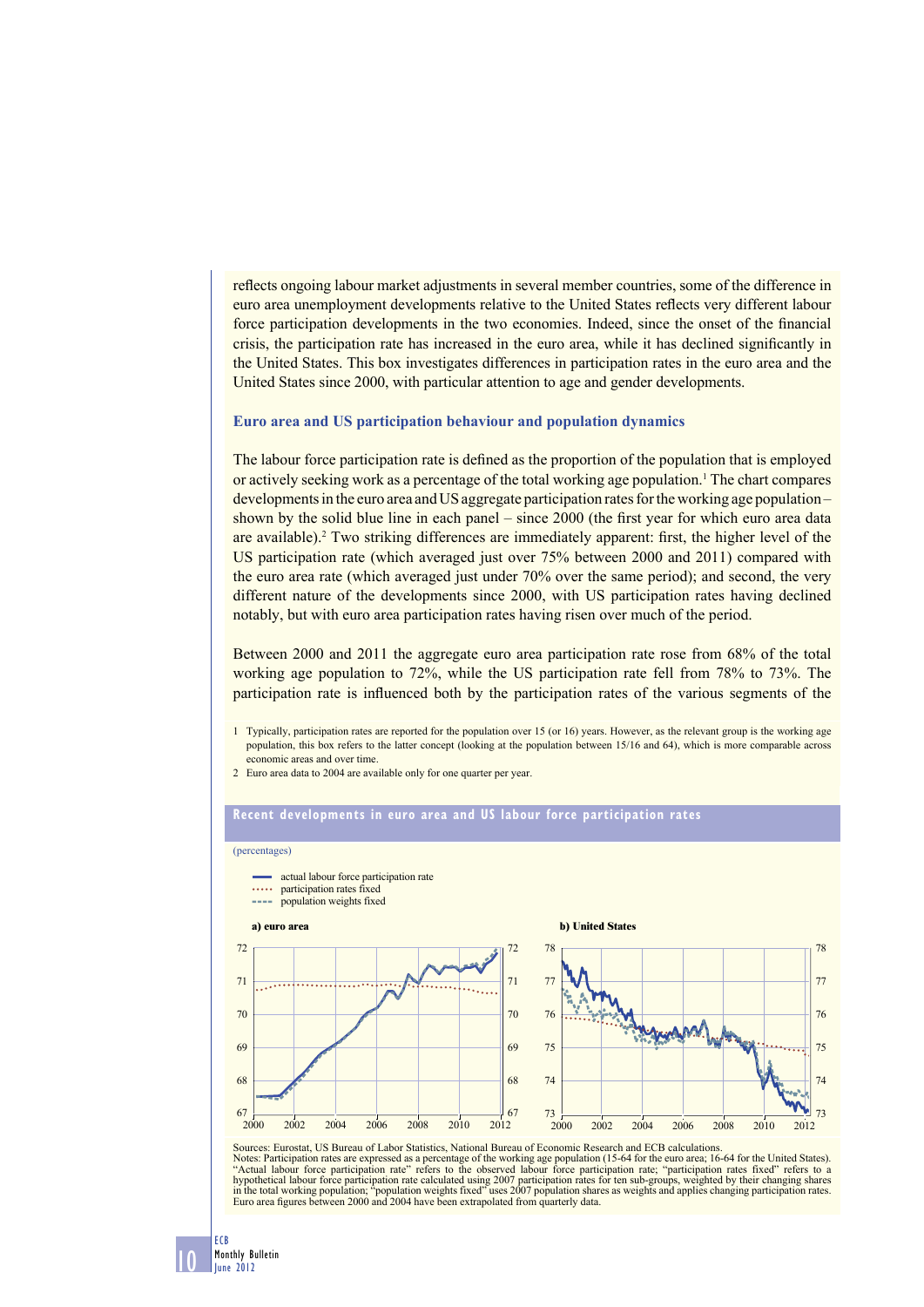## **ECONOMIC AND MONETARY DEVELOPMENTS**

The external environment of the euro area

population and the weights of these segments in the overall population. A simple way of separating the roles played by participation behaviour versus population dynamics consists of fixing the participation rates or population weights across age and gender groups in a precise period and then assessing the evolution of the resulting adjusted series. The chart shows the results of this exercise, fixing each variable in turn at its 2007 pre-crisis level.

Keeping population weights fixed (as shown by the dashed teal green line in each panel) isolates the developments in the aggregate participation rate that are entirely due to changes in participation decisions within age and gender groups. Changing participation decisions – particularly among certain groups within the labour market, as discussed in the next section – account for almost all of the change in the observed aggregate euro area participation rate over the 2000-11 period. Participation effects were also important in the United States over this interval, but they were not the exclusive driver. The gap between the observed aggregate US participation rate and the rate measuring changes in participation propensities of the various sub-groups is explained by the impact of changes in population composition (obtained by fixing the participation rates at their 2007 levels, as shown by the dotted red lines in the chart). As the chart indicates, since the early 2000s population composition effects have resulted in a reduction of around 1 percentage point in the aggregate US participation rate.<sup>3</sup> The main driver of this effect can be traced to the impact of the US "baby boomers" (born between 1946 and 1964) and their transition from the prime-age group to the older groups, which have a lower attachment to the labour market. In the euro area, by contrast, population effects had very little impact on the overall participation rate over the period.

# **The pattern of participation: gender and age developments**

In both economies, changes in participation decisions within groups have had an important influence on aggregate participation rates. Over the period 2000-11, the gap between the aggregate participation rates for the working age populations of the euro area and the United States narrowed substantially. This was due to both an increase in aggregate participation in the euro area and a decline in aggregate participation in the United States (see Table).

Men comprise the bulk of the labour force in both economies. Since 2000 the male participation rate for the euro area as a whole has remained remarkably constant (averaging around 78% between 2000 and 2011, as shown in the table, albeit with a slight decline since the downturn). In the United States, by contrast, male participation rates have shown a relatively sustained downward trend (equivalent to a decline of around 0.2 percentage point per year, on average) since the early 1970s. Factors behind this trend include a decline in the real wages of low-skilled workers and increased access to social-security benefits, which make work less attractive financially. Developments in the 2000s are rather mixed, with some stabilisation of this trend during the period of stronger employment growth in the middle years of the decade (2003-07). However, since the recession, male participation has begun to decline again. As a result of these distinct developments across the two economies, male participation rates had by 2011 reached remarkably similar levels in the euro area and the United States.

Behind the male participation rate in aggregate there are distinct differences across the age-groups. For younger males, while euro area participation was typically much lower over the period

3 Indeed, a longer-term analysis for the United States indicates that the composition of the population had started to exert downward pressure on aggregate US labour force participation in the mid-1990s.

11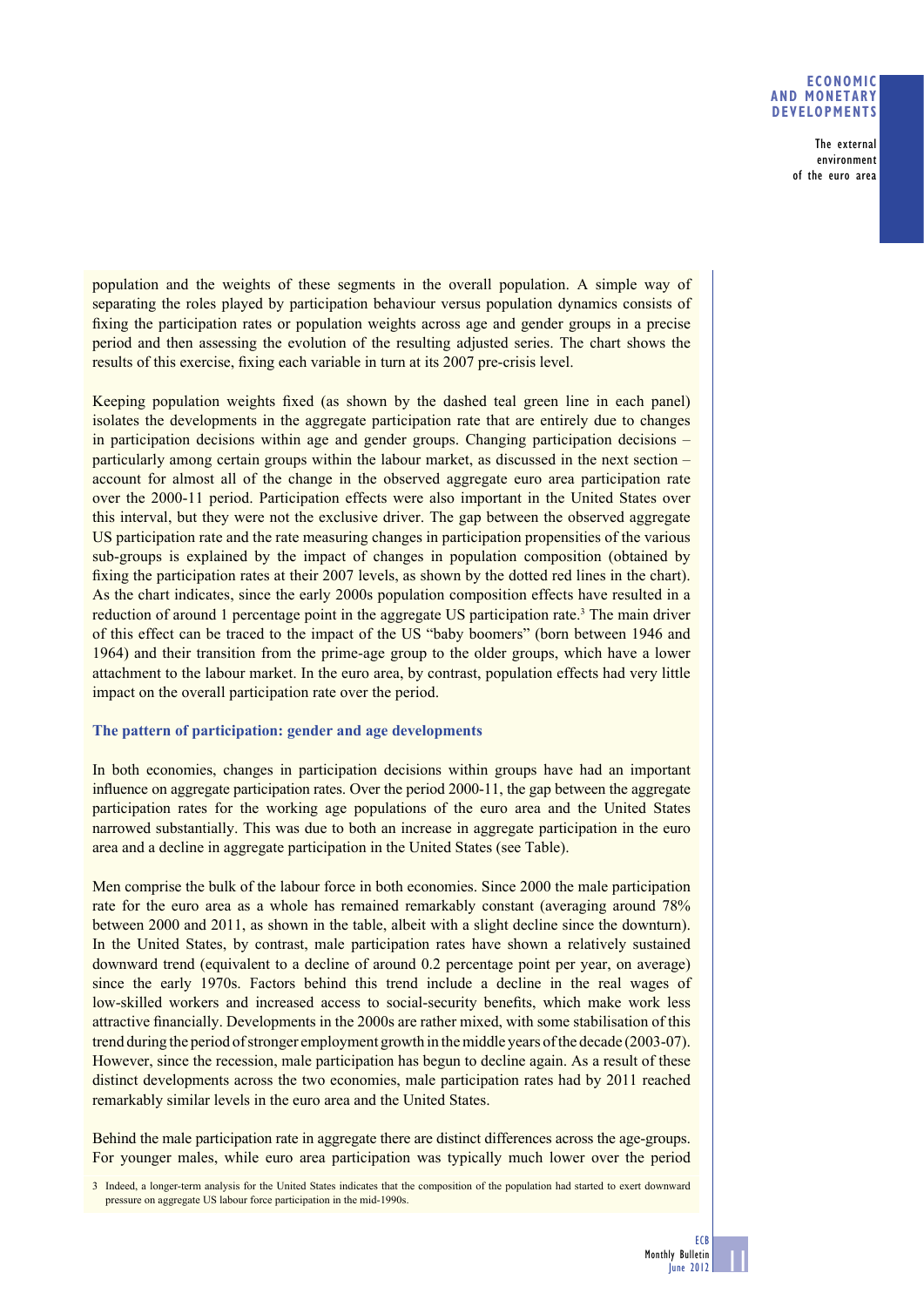| (percentages)                                         |              |              |              |              |              |              |           |              |
|-------------------------------------------------------|--------------|--------------|--------------|--------------|--------------|--------------|-----------|--------------|
|                                                       | 2000         | 2007         | 2008         | 2009         | 2010         | 2011         | 2000-07   | 2000-11      |
|                                                       |              |              |              |              |              |              | (average) | (average)    |
| Total working age population (men and women combined) |              |              |              |              |              |              |           |              |
| Euro area                                             | 67.5         | 70.9         | 71.3         | 71.4         | 71.4         | 71.5         | 69.1      | 69.9         |
| <b>United States</b>                                  | 77.2         | 75.3         | 75.3         | 74.6         | 73.9         | 73.3         | 76.0      | 75.4         |
| Men                                                   |              |              |              |              |              |              |           |              |
| all men                                               |              |              |              |              |              |              |           |              |
| Euro area                                             | 77.2         | 78.6         | 78.7         | 78.4         | 78.2         | 78.1         | 77.8      | 77.9         |
| <b>United States</b>                                  | 83.9         | 81.7         | 81.5         | 80.4         | 79.5         | 78.9         | 82.5      | 81.7         |
| young (under 25)                                      |              |              |              |              |              |              |           |              |
| Euro area                                             | 47.7         | 47.8         | 47.8         | 46.7         | 45.5         | 44.9         | 47.6      | 46.9         |
| <b>United States</b>                                  | 68.6         | 61.6         | 61.0         | 58.5         | 56.8         | 56.6         | 64.6      | 62.4         |
| prime-age $(25-54)$                                   |              |              |              |              |              |              |           |              |
| Euro area                                             | 93.0         | 93.0         | 93.0         | 92.6         | 92.4         | 92.2         | 92.9      | 92.7         |
| <b>United States</b>                                  | 91.7         | 90.9         | 90.6         | 89.8         | 89.3         | 88.7         | 90.9      | 90.5         |
| older (55-64)                                         |              |              |              |              |              |              |           |              |
| Euro area                                             | 48.4         | 55.6         | 56.5         | 57.5         | 58.2         | 59.0         | 51.8      | 54.0         |
| <b>United States</b>                                  | 77.2         | 75.3         | 75.3         | 74.6         | 73.9         | 73.3         | 76.0      | 75.4         |
| Women                                                 |              |              |              |              |              |              |           |              |
| all women                                             |              |              |              |              |              |              |           |              |
| Euro area                                             | 57.9         | 63.1         | 63.8         | 64.3         | 64.6         | 65.0         | 60.4      | 61.8         |
| <b>United States</b>                                  | 70.7         | 69.1         | 69.3         | 69.0         | 68.4         | 67.8         | 69.7      | 69.3         |
| young (under 25)                                      |              |              |              |              |              |              | 40.4      |              |
| Euro area<br><b>United States</b>                     | 40.9<br>63.0 | 40.9<br>57.2 | 41.0<br>56.5 | 40.5<br>55.2 | 39.5<br>53.6 | 39.4<br>53.3 | 59.7      | 40.2<br>58.0 |
| prime-age $(25-54)$                                   |              |              |              |              |              |              |           |              |
| Euro area                                             | 71.1         | 76.3         | 77.1         | 77.5         | 77.9         | 78.2         | 73.7      | 75.1         |
| <b>United States</b>                                  | 76.7         | 75.4         | 75.8         | 75.7         | 75.2         | 74.7         | 75.8      | 75.6         |
| older (55-64)                                         |              |              |              |              |              |              |           |              |
| Euro area                                             | 26.5         | 37.0         | 38.1         | 39.8         | 41.0         | 42.9         | 31.1      | 34.6         |
| <b>United States</b>                                  | 51.8         | 58.3         | 59.1         | 60.0         | 60.2         | 59.6         | 55.8      | 57.1         |
|                                                       |              |              |              |              |              |              |           |              |

## **Labour force participation rates in the euro area and the United States, 2000-11**

Sources: European Commission, US Bureau of Labor Statistics and ECB calculations.

Notes: Aggregate participation rates refer to the working age population (15-64 for the euro area; 16-64 for the United States). Participation<br>rates for sub-groups are expressed as percentages of the age and gender-specifi one quarter per year.

considered, it remained broadly stable, while US participation rates declined. In part, this strong downward trend is likely to reflect increasing school enrolment rates for younger cohorts generally, but it seems to have been exacerbated to a much greater degree by the 2008-09 crisis in the United States than in the euro area. For prime-age men, euro area participation rates exceeded those in the United States throughout the 2000-11 period, and this gap has increased further since the recession. In part, this is likely to reflect the strong growth of euro area employment in the middle years of the period in sectors traditionally associated with prime-age male workers. In addition, structural reforms in many euro area countries, which specifically targeted increased labour force participation, are also likely to have played a role. Finally, stronger employment protection legislation in the euro area is also likely to have helped mitigate job losses among prime-age males in hard-hit sectors to a greater extent than in the United States.

The US-euro area gap in participation rates is particularly large for older workers (at roughly 14 percentage points in 2011). Nevertheless, this represents some considerable narrowing on the almost 30 percentage point gap evident for this age group in 2000. Participation rates among older people (of both sexes) have continued to increase in the euro area since 2000, but have steadily declined through much of the period in the United States – albeit from a significantly higher starting level. In the United States, higher participation rates among older people are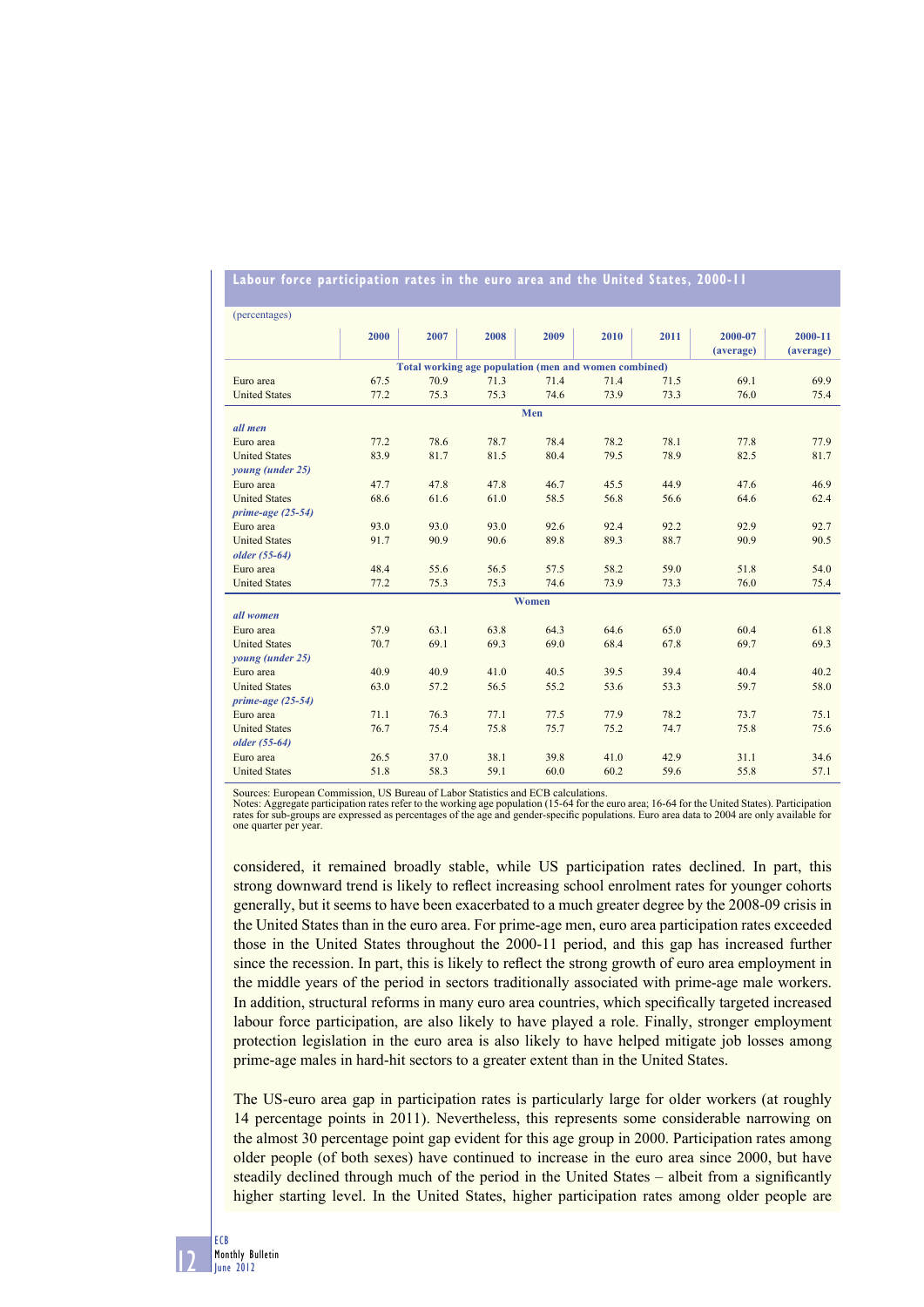### **ECONOMIC AND MONETARY DEVELOPMENTS**

The external environment of the euro area

likely to be primarily linked to improved health and longevity and the increasing need to build retirement savings.<sup>4</sup> The fact that older age-group participation rates have become more similar across the two economies owes more to the strong increase seen in the euro area than to the modest decline seen in the United States. The increase in the euro area can be ascribed to a number of factors, including the changing sectoral composition of employment, which is likely to have made it (physically) easier to remain in the labour force than for previous generations; reversals of the early retirement schemes which had been introduced in some euro area countries in the 1980s and 1990s; and efforts to reform pension systems in a number of euro area countries in the 2000s.

One of the most widely-reported developments in euro area labour markets over the course of the 2000s has been the marked increase in female participation.<sup>5</sup> The table shows that this has been common to all age groups other than the under 25s, and that this upward trend continued even in the aftermath of the financial crisis. As with men, participation among prime-age women in the euro area now exceeds that of US women in the same age-group, though both groups still exhibit rates significantly below those of men. However, strong growth in female participation over the period helped erode the male-female differential in the euro area to around 14 percentage points in 2011, compared with almost 22 percentage points in 2000. Over the same period, the US differential barely changed. In the euro area, the rise in participation rates has been particularly strong for older women (from just over 25% in 2000 to around 43% in 2011). US rates rose by much less over this period. Indeed, since the financial crisis of 2007-08, the participation rate among older women has declined slightly in the United States, while it has continued to increase in the euro area. Female participation rates in the youngest group have shown a sustained decline in both economies, a trend which appears to have been reinforced since the 2007-08 crisis.

Overall, participation rates among young females are now almost at the level of those of young males in both economies. Factors behind the upward trend in female participation in the euro area reflect the increasing integration of women in the labour market and their growing labour market attachment; the impact of earlier anti-discrimination legislation; structural reforms to tax and benefit systems, which help to increase the returns from employment; and reforms to employment law and working hour legislation, which have helped increase the proportion of part-time and flexible working arrangements – of particular interest to women aiming to combine work with family life. Ongoing growth in female participation rates in the euro area may also reflect increased financial needs of households in the aftermath of the financial crisis. For the youngest women, the long-term decline in participation is likely to reflect, as for younger men, the extension of years devoted to education in order to gain access to higher skilled jobs.

# **Concluding remarks**

Over the period 2000-11 US labour force participation rates fell – as a result of both a long-term decline in participation rates among most labour force groups and the impact of demographic changes affecting the overall composition of the labour force (in particular, the US "baby boomers" starting to reach retirement age). In the euro area, by contrast, participation rates have risen continually since 2000. This development has been heavily influenced by strong increases in

13

<sup>4</sup> For a detailed analysis including a forward looking perspective, see Toossi, M., "Labor force projections to 2020: a more slowly growing workforce", *Monthly Labor Review*, US Bureau of Labor Statistics, January 2012.

<sup>5</sup> See, for instance, Task force of the Monetary Policy Committee of the European System of Central Banks, "Labour supply and employment in the euro area countries – developments and challenges", *Occasional Paper Series*, No 87, ECB, Frankfurt am Main, 2008.